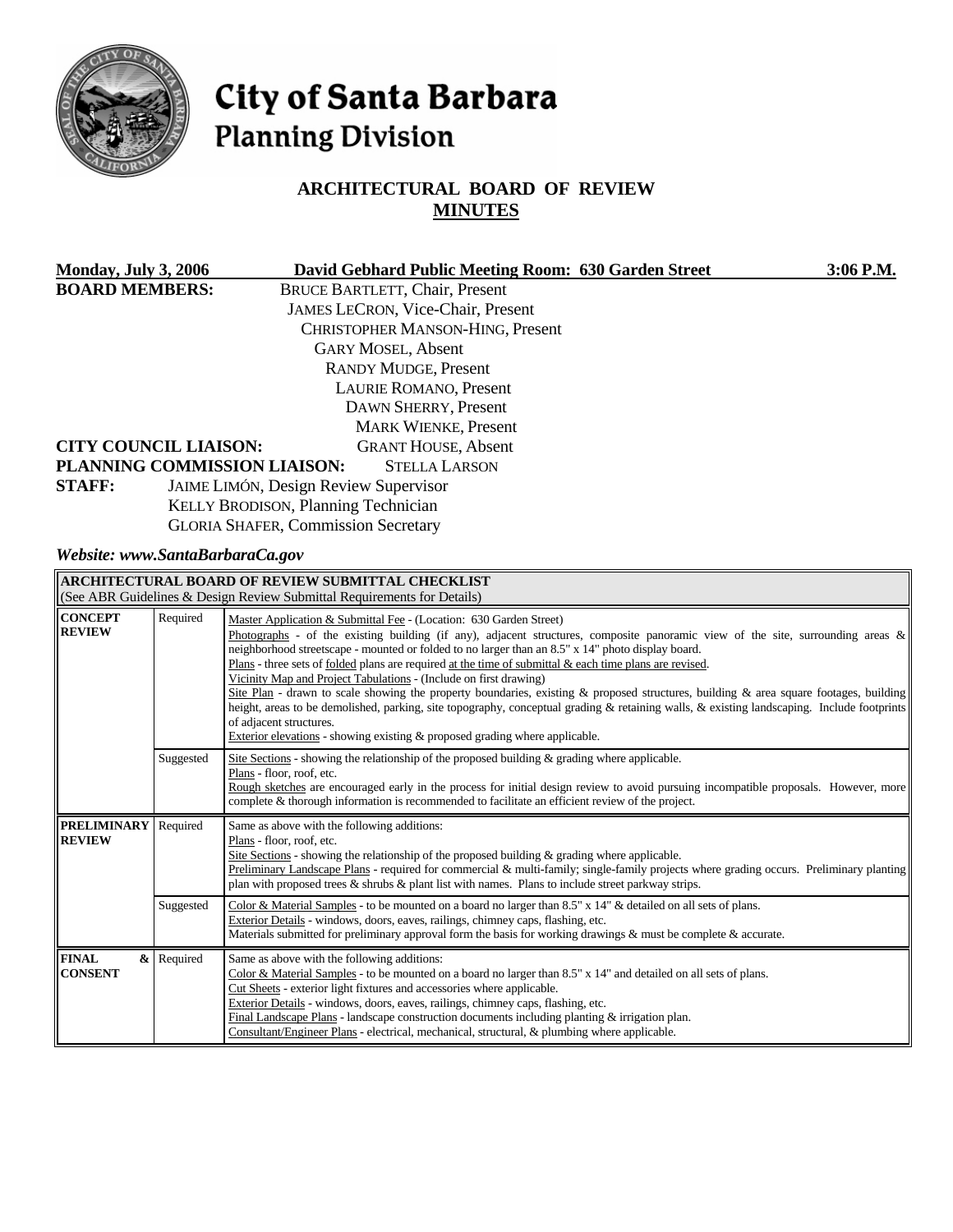## **PLEASE BE ADVISED**

- The approximate time the project will be reviewed is listed to the left of each item. It is suggested that applicants arrive 15 minutes early. The agenda schedule is subject to change as cancellations occur. Staff will notify applicants of time changes.
- The applicant's presence is required. If an applicant is not present, the item will be postponed indefinitely. If an applicant cancels or postpones an item without providing advance notice, the item will be postponed indefinitely and will not be placed on the following Architectural Board of Review (ABR) agenda. In order to reschedule the item for review, a rescheduling fee will be paid and the applicant must fill out and file a Supplemental Application Form at 630 Garden Street (Community Development Department) in addition to submitting appropriate plans.
- All approvals made by the ABR are based on compliance with Municipal Code Chapter 22.68 and with adopted ABR guidelines. Some agenda items have received a mailed notice and are subject to a public hearing.
- The ABR may grant an approval for any project scheduled on the agenda if sufficient information has been provided and no other discretionary review is required. Substitution of plans is not allowed, if revised plans differing from the submittal sets are brought to the meeting, motions for preliminary or final approval will be contingent upon staff review for code compliance.
- The Board may refer items to the Consent Calendar for Preliminary and Final Architectural Board of Review approval.
- Preliminary and Final Architectural Board of Review approval is valid for one year from the date of the approval unless a time extension or Building Permit has been granted.
- **Items before the Board may be appealed to the City Council. For further information on appeals, contact the Planning Division Staff or the City Clerk's office. Said appeal must be in writing and must be filed with the City Clerk at City Hall within ten (10) calendar days of the meeting at which the Board took action or rendered its decision. The scope of this project may be modified under further review.**
- **AMERICANS WITH DISABILITIES ACT:** In compliance with the Americans with Disabilities Act, if you need special assistance to participate in this meeting, please contact the Planning Division at (805) 564-5470. Notification at least 48 hours prior to the meeting will enable the City to make reasonable arrangements.
- **AGENDAS, MINUTES and REPORTS**: Copies of all documents relating to agenda items are available for review at 630 Garden St. and agendas and minutes are posted online at [www.SantaBarbaraCa.gov](http://www.santabarbaraca.gov/) If you have any questions or wish to review the plans, please contact Kelly Brodison, at (805) 564-5470 between the hours of 8:30 a.m. to noon and 1:00 p.m. to 4:00 p.m., Monday through Friday.

## **LICENSING ADVISORY:**

The Business and Professions Code of the State of California and the Municipal Code of the City of Santa Barbara restrict preparation of plans for certain project types to licensed professionals. Applicants are encouraged to consult with Building and Safety Staff or Planning Staff to verify requirements for their specific projects.

Unlicensed persons are limited to the preparation of plans for:

- $\triangleright$  Single or multiple family dwellings not to exceed four (4) units per lot, of wood frame construction, and not more than two stories and basement in height;
- ¾ Non-structural changes to storefronts; and,
- $\blacktriangleright$  Landscaping for single-family dwellings, or projects consisting solely of landscaping of not more than 5,000 square feet.

## **NOTICE:**

- 1. That on June 29, 2006 at 4:00 p.m., this Agenda was duly posted on the indoor and outdoor bulletin boards at the Community Development Department, 630 Garden Street, and online at www.SantaBarbaraCa.gov.
- 2. This regular meeting of the Architectural Board of Review will be broadcast live and rebroadcast in its entirety on Wednesday at 8:00 a.m. on Channel 18.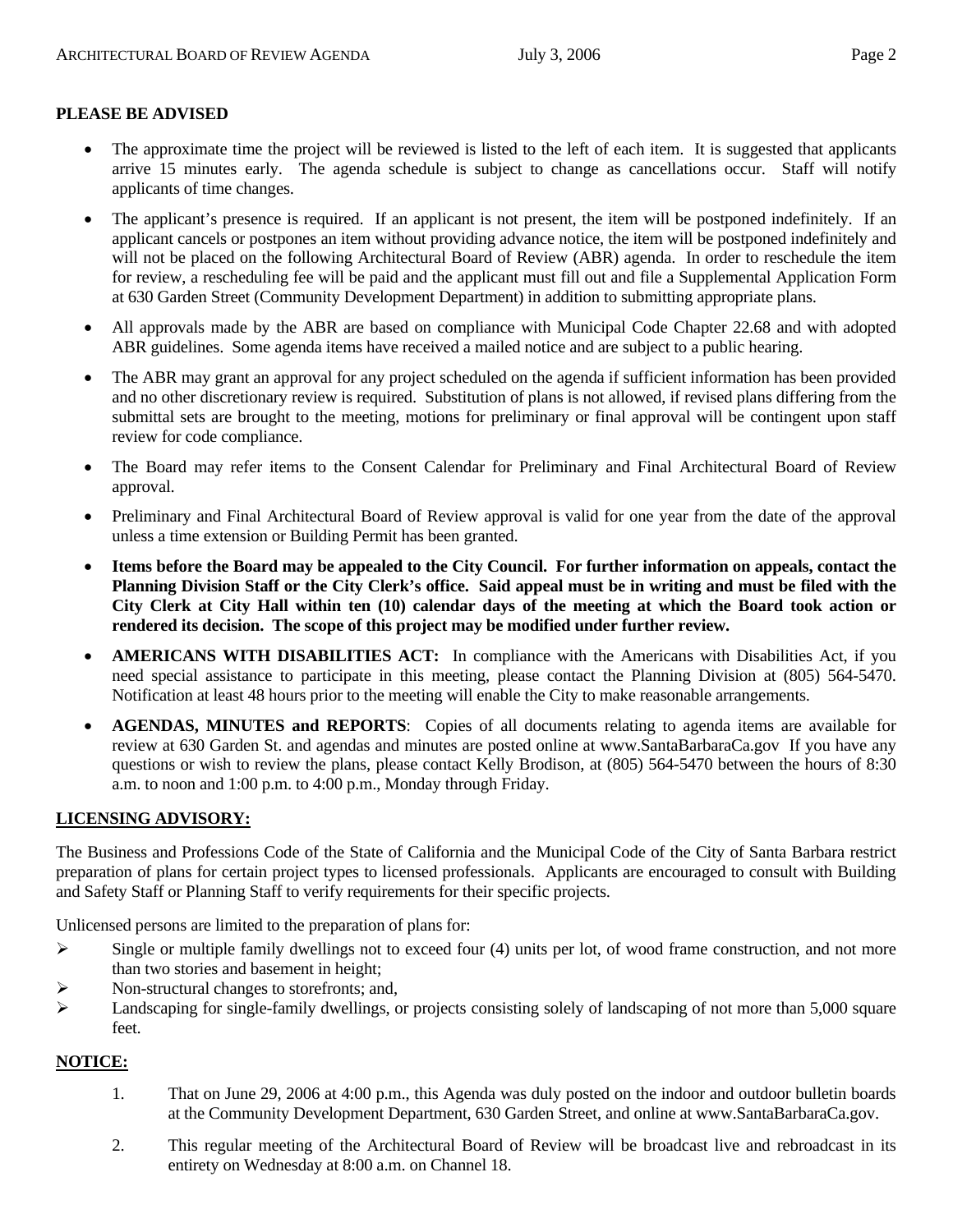#### **GENERAL BUSINESS:**

A. Public Comment opened at 3:10 p.m.

Any member of the public may address the Architectural Board of Review for up to two minutes on any subject within their jurisdiction that is not scheduled for a public discussion before the Board on that day. The total time for this item is ten minutes. (Public comment for items scheduled on today's agenda will be taken at the time the item is heard.)

Tony Fisher, Representative for residents Scott and Lisa Burns, Don Olson, and Margaret Marble, addressed concerns related to the possible lack of proper public noticing and agendizing of the project at 220 Junipero Street, which was heard at the June 26, 2006 meeting of the Architectural Board of Review.

Public Comment closed at 3:20 p.m.

B. Approval of the minutes of the Architectural Board of Review meeting of July 03, 2006.

Motion: Table approval of the minutes of the Architectural Board of Review of Monday, June 26, 2006 to July 10, 2006. Action: LeCron/Manson-Hing 6/0/1. Romano abstained.

C. Consent Calendar.

Motion: Ratify the Consent Calendar. The Consent Calendar was reviewed by Board member Mark Wienke, and landscape plans for Items G and H were reviewed by Randy Mudge. Action: Manson-Hing/Mudge,  $7/0/0$ .

- D. Announcements, requests by applicants for continuances and withdrawals, future agenda items, and appeals.
	- 1. Ms. Brodison announced that Board Member Mosel will be absent from the meeting.
	- 2. Ms. Brodison requested that a Board Member attend the July 6, 2006 Planning Commission hearing for a presentation regarding 1380 Shoreline Drive.
- E. Subcommittee Reports.

No Subcommittee Reports.

F. Possible Ordinance Violations.

No Violations reported.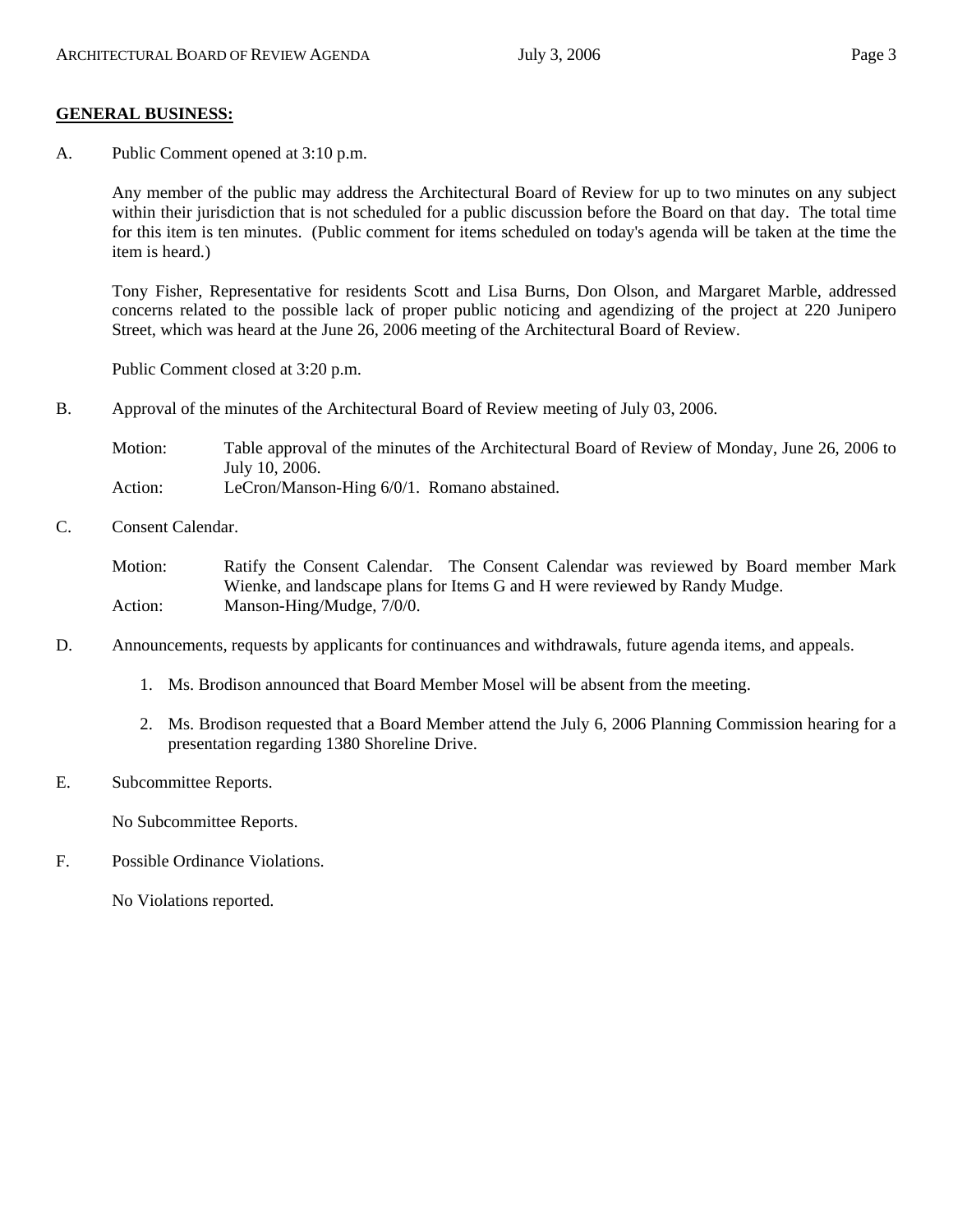## **CONCEPT REVIEW - NEW ITEM**

## **1. 2553 MESA SCHOOL LN** E-3/SD-3 Zone

 Assessor's Parcel Number: 041-311-032 Application Number: MST2004-00634 Owner: Robin Davidson, 2003 Revocable Trust Agent: Lisa Plowman

(Proposal for a two-lot subdivision resulting in a 15,199 square foot Parcel 1 and a 10,424 square foot Parcel 2. The proposal for Parcel 1 includes construction of a 735 square foot additional dwelling unit, an attached 420 square foot two-car garage, an attached 210 square foot one-car garage, and one uncovered parking space. The two garages would be attached to the existing 1,483 square foot, onestory, single-family residence. The existing 508 square foot garage and 117 square foot shed would be demolished. Improvements to Parcel 2 would be to define development and building envelopes for a future single-family residence, relocate and improve the existing driveway, and provide an access and utility easement in favor of Parcel 1 as part of subdivision map recordation. Planning Commission approval is requested for a Performance Standard Permit for the additional dwelling unit, a modification to provide one of the required parking stalls as an uncovered stall, a lot frontage modification, a Coastal Development Permit, and a Tentative Subdivision Map.)

## **(COMMENTS ONLY; PROJECT REQUIRES ENVIRONMENTAL ASSESSMENT AND PLANNING COMMISSION FOR A TENTATIVE SUBDIVISION MAP, MODIFICATIONS AND A PERFORMANCE STANDARD PERMIT.)**

#### **(3:30)**

Present: Detlev Piekart, Architect; Allison Debusk, Project Planner, provided clarification regarding lot splits on the subject parcel, City policy for multiple driveways on a single parcel, and parking requirements.

Public Comment opened at 3:37 p.m.

Harry Wright, resident, spoke in favor of the project.

Public Comment closed at 3:39 p.m.

Motion: Continued indefinitely to the Planning Commission with the following comments: 1) The Board finds that the proposed lot split and additional unit on Parcel 1 are appropriate improvements. 2) The Board is concerned with vehicular access for the three residences that will occupy Parcels 1 and 2, as well as access to the adjacent residence to the west. The Board would like a solution that will maintain the rural quality of Mesa School Lane while providing sufficient width for vehicles, recognizing Mesa School Lane is also the pedestrian access toward the Wilcox property. 3) The Board is concerned with the health of the Cypress trees that line Mesa School Lane. The applicant is to provide a detailed landscape plan that identifies all trees to remain and those to be removed, both on-site and off-site, and their condition. 4) The Board finds that the proposed second unit on Parcel 1 is supportable, given its smaller size in relation to the main house. 5) The Board finds that the modification request for the fourth car stall to be uncovered is appropriate, as it provides fewer structures on the parcel. 6) Some Board members would like access to Parcel 2 to be located on the easterly portion of Mesa School Road; however, the Board defers to Public Works to resolve the issue as this would create two separate driveway approaches for Parcel 1 and Parcel 2. Action: LeCron/Wienke,  $7/0/0$ .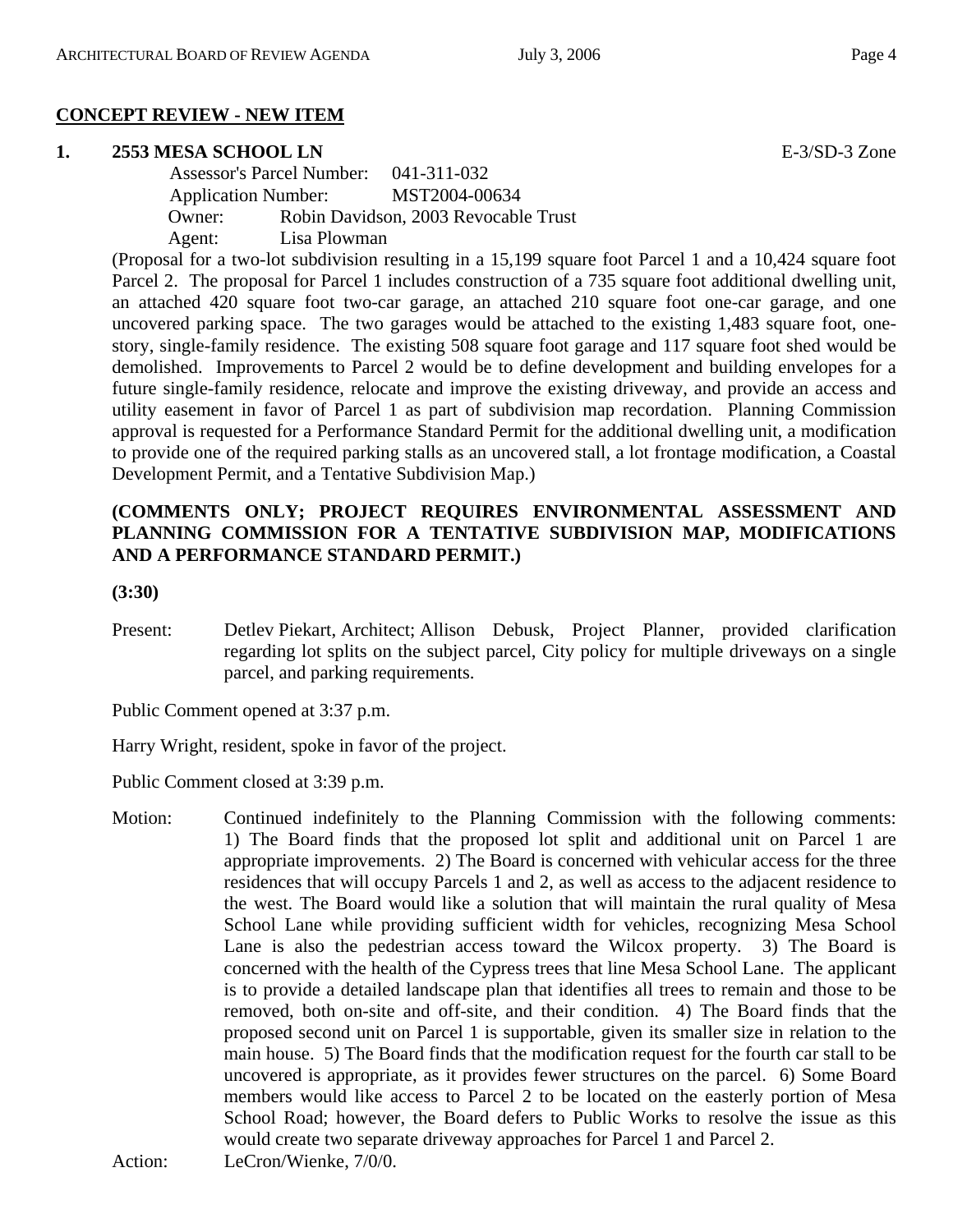#### **IN-PROGRESS REVIEW**

#### **2. 412 ANACAPA ST** C-M Zone

 Assessor's Parcel Number: 031-271-019 Application Number: MST2005-00234 Owner: Anabilt Properties, LLC Architect: Shubin and Donaldson Applicant: Anabilt Properties, LLC

(Proposal for a mixed use project with seven residential condominiums totaling 5,205 square feet and 6,154 square feet of commercial space on a 13,500 square foot lot. The project consists of three threestory buildings for five residential units and two three-story buildings for two commercial spaces and two residential units. Five one-car garages and 14 uncovered parking spaces will be provided.)

## **(COMMENTS ONLY; PROJECT REQUIRES ENVIRONMENTAL ASSESSMENT, AND PLANNING COMMISSION APPROVAL FOR A TENTATIVE SUBDIVISION MAP.)**

**(4:07)** 

Present: Robin Donaldson, Architect/Owner.

Public comment opened at 4:23 p.m., and as no one wished to speak, closed at 4:23 p.m.

Motion: Continued indefinitely to the Full Board with the following comments: 1) The Board finds that the revised scheme with multiple buildings is far superior to the prior rendition. 2) The Board supports the majority of the residential uses as being in separate buildings, toward the rear of the deep parcel. The massing of the project is broken down into multiple buildings so that the street elevation presents itself as two smaller buildings linked by the vined connection bridges. The rear buildings read with individualized architecture and not as a linked complex. 3) The Board finds that pedestrian linkage from the street to the rear residential courtyard could be further enhanced and delineated. 4) The Board is sympathetic to some of the modifications identified, and requests the applicant to do further research to determine how they can be minimized. The Board is concerned with the numerous setback modifications that have come into focus as a result of this meeting, and would like the applicant to quantify the setbacks on subsequent submittals. 5) The majority of the Board is not in support of the proposed stacking of commercial parking. 6) Restudy the residential entries on two middle residential buildings as they are difficult to find and placed in tight areas adjacent to the property. 7) The Board finds that the materials are moving in the right direction, but would like to see further toning down of the contemporary finishes to blend into the Santa Barbara vernacular style – particularly at the front buildings. 8) The Board encourages the applicant to consider the use of photo voltaics or solar panels on the applicable flat roofs. Action: Manson-Hing/Wienke, 7/0/0.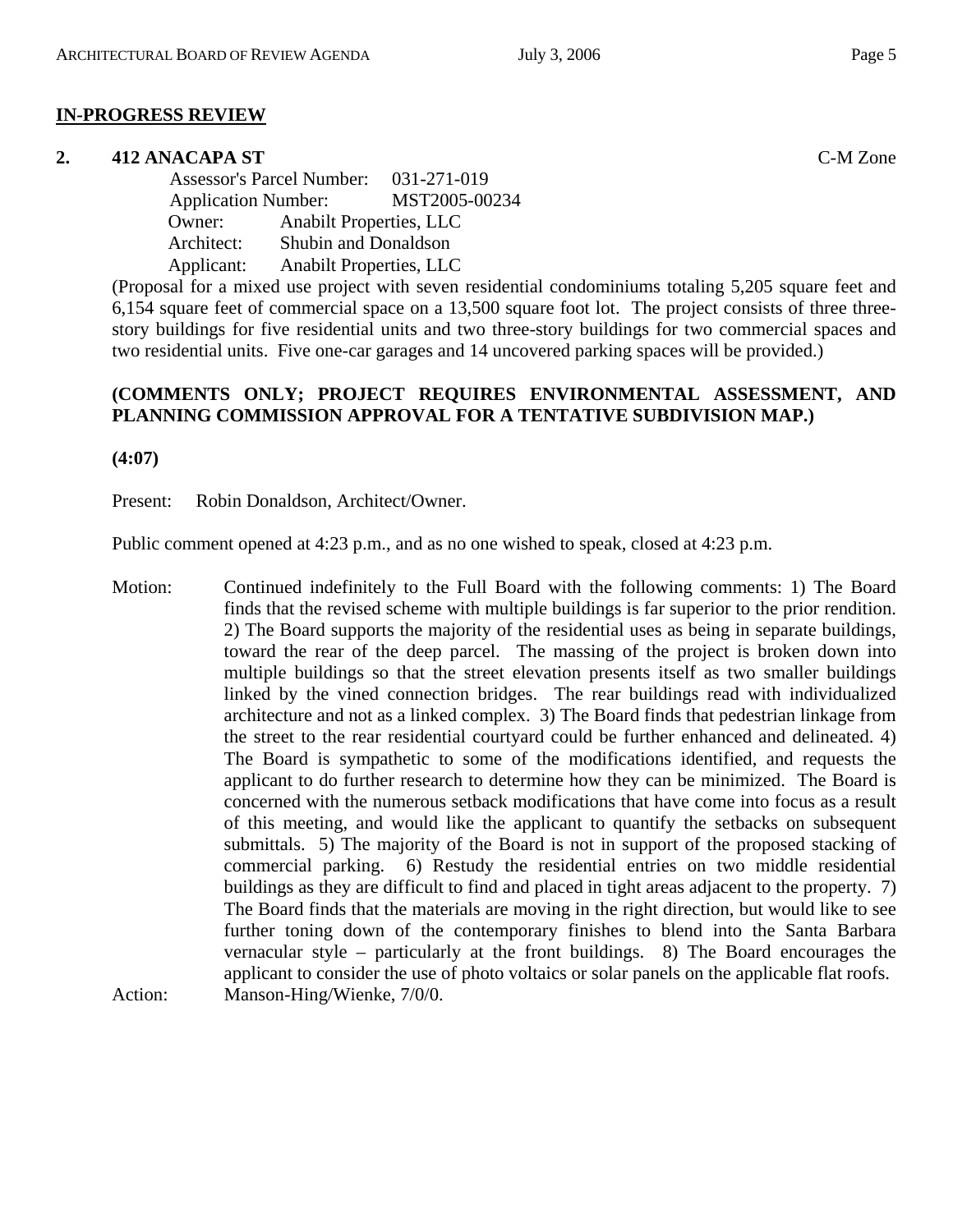## **CONCEPT REVIEW - NEW ITEM: PUBLIC HEARING**

## **3. 216 E CALLE LAURELES** E-3/SD-2 Zone

 Assessor's Parcel Number: 053-091-011 Application Number: MST2006-00322 Owner: Paula S. Schaefer Applicant: Paul Poirer Architect: Paul Poirier

(Proposal for a 1,080 square foot, two-story addition to an existing 743 square foot, one-story, singlefamily residence on a 6,352 square foot lot. Proposed are a 487 square foot first floor addition, a 593 square foot second floor addition, a second story deck, and a 184 square foot addition to the existing attached 210 square foot garage.)

## **(COMMENTS ONLY; PROJECT REQUIRES ENVIRONMENTAL ASSESSMENT AND NEIGHBORHOOD PRESERVATION ORDINANCE FINDINGS.)**

**(4:58)**

Present: Paul Poirer, Applicant/Architect.

Public Comment opened at 5:05 p.m.

Caroline Griffith, resident, spoke in opposition to the second-story deck.

Wes Brown, resident, spoke in opposition to the proposed addition size exceeding that allowed in the Declaration of Covenants, Conditions and Restrictions Imposed on Real Property.

Kathiann Brown, resident, spoke in opposition to the second-story deck.

Ms. Brodison summarized various letters received expressing opposition or support for the project.

Public Comment closed at 5:16 p.m.

 Motion: Continued two weeks to the Full Board with the following comments: 1) The Board is supportive of the project and finds that the proposed project is a well-conceived, modest, second story addition that blends nicely with the existing structure, and steps back nicely on all sides of the building. 2) The majority of the Board is concerned with the entry element and would like to see further study. 3) The majority of the Board supports the second story deck, but would like to see privacy concerns addressed. In order to evaluate privacy concerns, the Board requests panoramic photos from the second-story showing all adjacent properties. 4) Restudy relocating the second story deck to the front street side.

Action: LeCron/Sherry,  $7/0/0$ .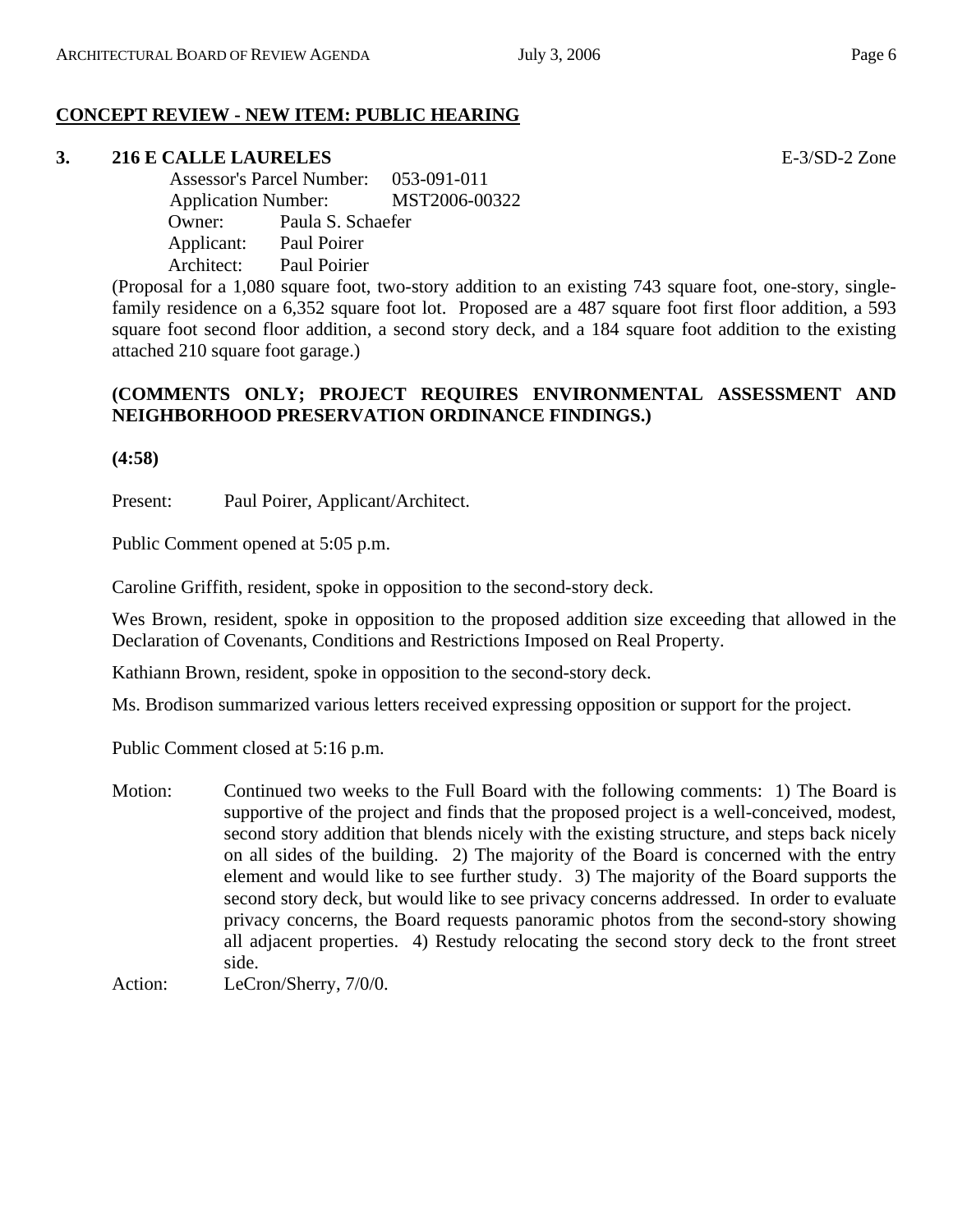## **CONCEPT REVIEW - NEW ITEM: PUBLIC HEARING**

## **4. 4125 HIDDEN OAKS RD** PUD 0.4 Zone

 Assessor's Parcel Number: 049-440-011 Application Number: MST2005-00606 Owner: Richard M. and Donnalee Davis Trustees Contractor: Ace Awning, Inc.

(Proposal to install an attached, prefabricated 240 square foot sun room and remove the existing sunroom. The existing 3,942 square foot one-story single-family residence is located on a 23,507 square foot lot in a Planned Unit Development. A Modification is requested to allow the addition to encroach into the 40 foot interior setback of the Planned Unit Development.)

## **(COMMENTS ONLY; ENVIRONMENTAL ASSESSMENT, AND STAFF HEARING OFFICER APPROVAL FOR A MODIFICATION.)**

 **(5:40)**

Present: Ed Martin, Contractor.

Public Comment opened at 5:40 p.m. and as no one wished to speak, closed at 5:40 p.m.

Motion: Continued indefinitely to the Staff Hearing Officer and can return to the Consent Calendar with the following comments: 1) The project is ready for Preliminary Approval 2) Corners of the west elevation are to be thickened to match the east elevation. 3) There shall be continuous plaster finish over the wall panels, with no exposed joints. Action: Wienke/Manson-Hing,  $7/0/0$ .

## **\*\*\*\*\*\*\*\*\*\*\*\*\*\*\*\*\* THE BOARD RECESSED FROM 5:55 P.M. UNTIL 6:20 P.M. \*\*\*\*\*\*\*\*\*\*\*\*\*\***

## **CONCEPT REVIEW - NEW ITEM: PUBLIC HEARING**

## **5. 500 N LA CUMBRE** E-3/SD-2 Zone

 Assessor's Parcel Number: 057-170-009 Application Number: MST2006-00321 Owner: Deborah D. Hart

(Proposal for remodeling and addition to an existing 1,986 square foot, one-story single-family residence located on a 8,530 square foot lot in the Hillside Design District. The proposal includes construction of a 760 square foot second story and interior stairway, a 440 square foot two-car attached garage, and removal of the existing 423 square foot carport.)

## **(COMMENTS ONLY; PROJECT REQUIRES ENVIRONMENTAL ASSESSMENT, NEIGHBORHOOD PRESERVATION ORDINANCE FINDINGS AND COMPLIANCE WITH PLANNING COMMISSION RESOLUTION No. 060-03.)**

**(6:20)**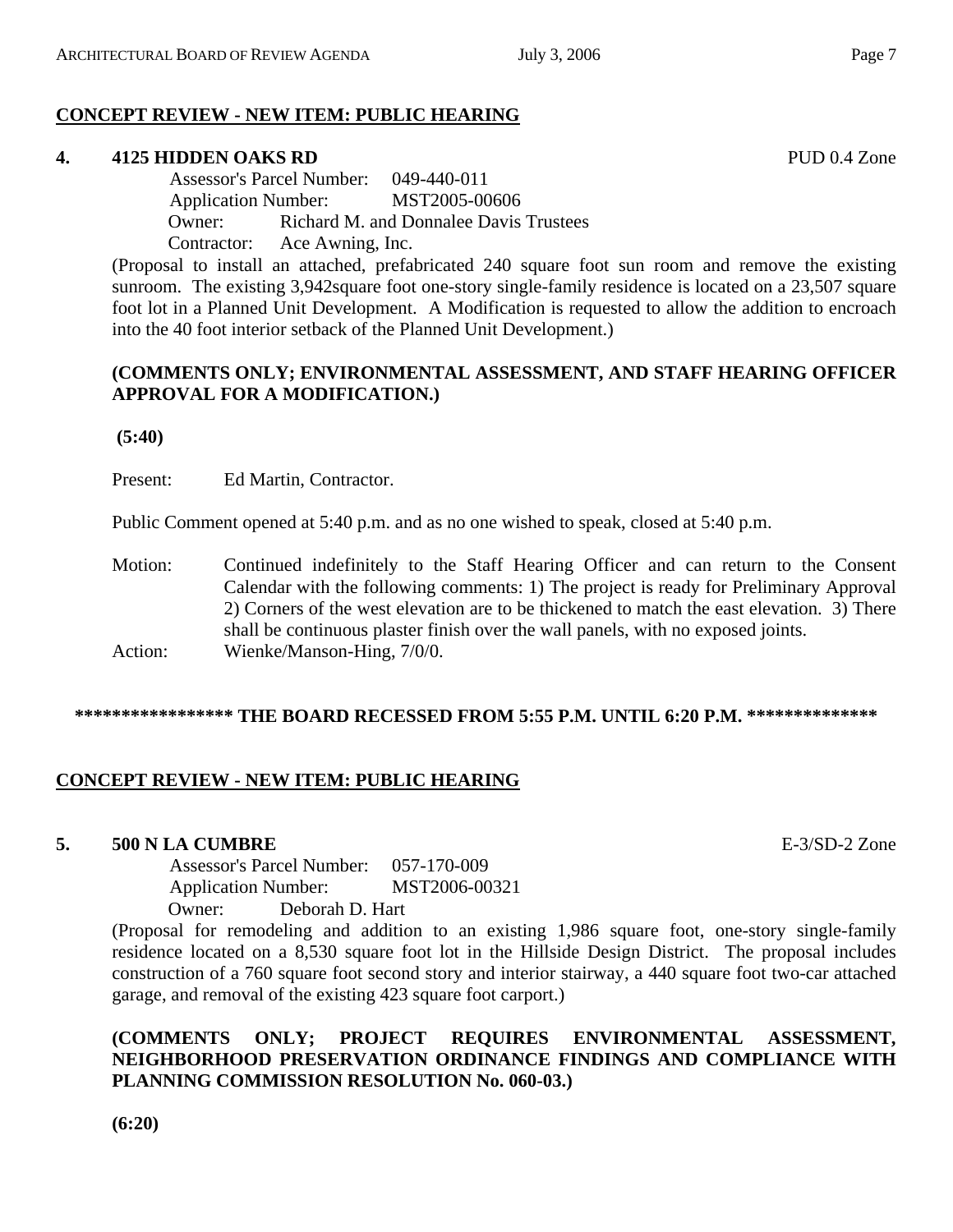Present: Dennis Thompson, Architect; Bob and Deborah Hart, Owners.

Public Comment opened at 6:26 p.m., and as no one wished to speak, closed at 6:26 p.m.

 Motion: Continued indefinitely to Consent Calendar with the following comments: 1) The project is ready for Preliminary Approval. 2) The applicant shall provide enhanced pedestrian paving out to La Cumbre per the Planning Commission's Resolution. 3) The parapet wall scheme shall be continued on the north elevation, or eliminated on the east elevation and a tile roof provided. 4) The applicant shall restudy the central parapet element on the east elevation. 5) The garage door shall be a quality carriage type, and rustic in nature. Action: LeCron/Sherry, 6/1/0. Wienke opposed.

## **FINAL REVIEW**

## **6. 110 E COTA ST** C-M Zone

 Assessor's Parcel Number: 031-201-030 Application Number: MST2003-00520 Owner: Assem Demachkie Architect: Tom Meaney

(This is a revised project - project now consists of five residential condominiums units and three commercial condominium units. Proposal for a three-story, mixed-use building consisting of a parking garage with 12 spaces partially below grade, and 1,824 square feet of commercial and five residential condominium units above. A voluntary lot merger of the adjacent vacant lot (APN 031-201-030) is proposed as a part of this application.)

## **(PROJECT REQUIRES COMPLIANCE WITH PLANNING COMMISSION RESOLUTION No. 077-05.)**

**(6:45)**

Present: Tom Meaney Architect; Lisa Rocci, Landscape Designer; Andrew Mett, Architect.

Motion: Final Approval with the following comments: 1) The Board understands the roof tile will have double starter courses. The top course is to be extended over the gutters as much as possible. There are to be mortared bird stops and boosted field tiles. Details on the plans will be changed to reflect such. 2) The irrigation back flow prevention valve is to be relocated further back into the planter. 3) Install additional large trees on the east elevation. 4) Relocate the fire bell to the front elevation. 5) New street lighting shall be in keeping with newly adopted city standards.

Action: LeCron/Wienke, 6/0/0. Romano stepped down.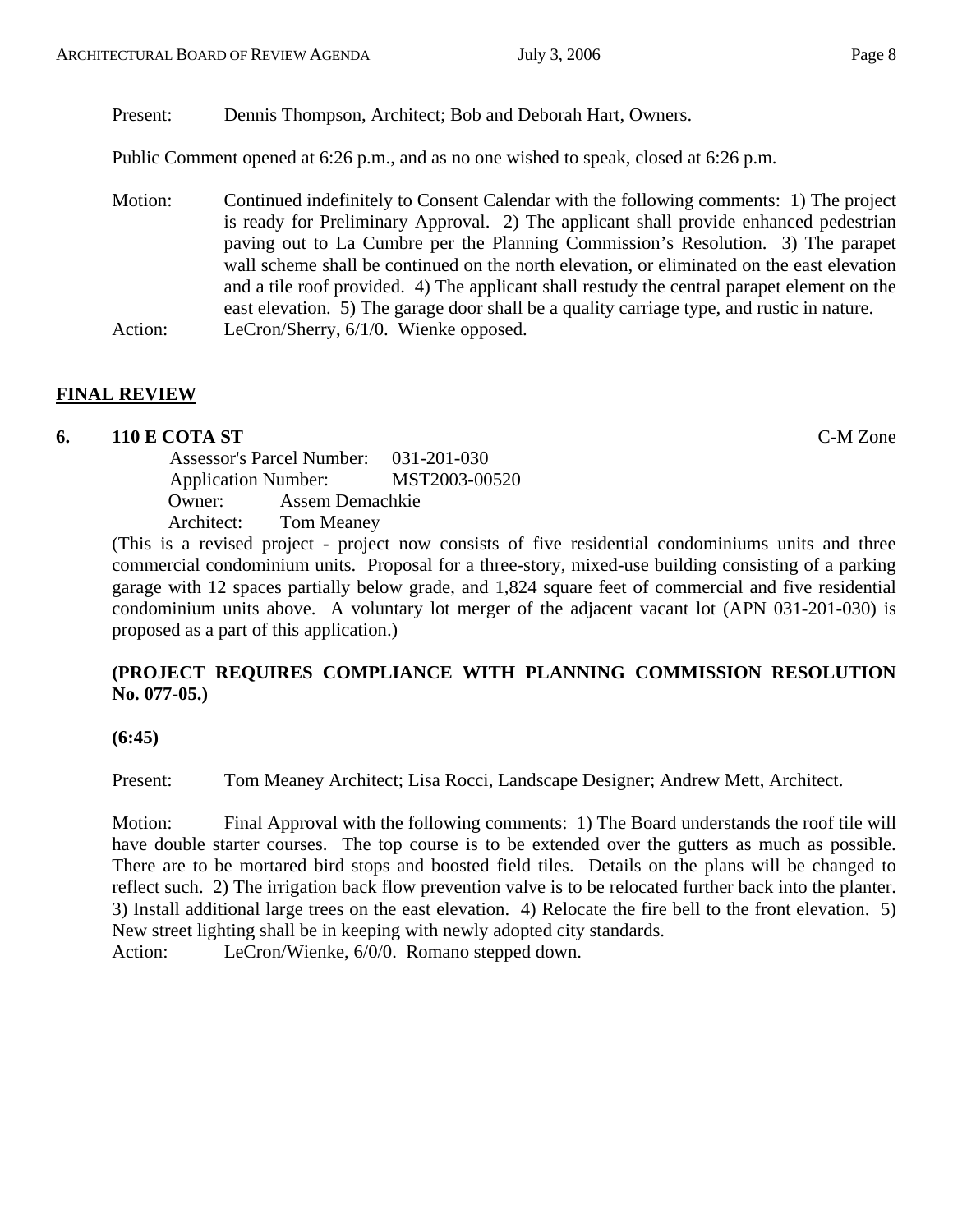## **CONCEPT REVIEW - CONTINUED ITEM**

### **7. 1123 SAN PASCUAL ST B** R-3 Zone

 Assessor's Parcel Number: 039-201-006 Application Number: MST2006-00093 Owner: Jorge and Lorena Escamilla

(Proposal for a new 400 square foot two-car carport and a 480 square foot storage building with half bathroom. The project is to be constructed at the rear of an 11,250 square foot lot currently developed with two two-bedroom units and a one-bedroom unit with a total of 2,392 square feet of habitable space. The property has three uncovered existing legal non-conforming parking spaces.)

## **(COMMENTS ONLY; PROJECT REQUIRES ENVIRONMENTAL ASSESSMENT.)**

**(7:21)**

Present: Jorge Escamilla, Owner.

Motion: Ready for Preliminary Approval with the following conditions: 1) The applicant is requested to install trees on the north property line, along the drive way. 2) The applicant is to remove the posts at the carport. The carport roof is to be supported with beams between the existing house and the proposed structure. 3) The applicant is to install landscaping at the San Pasqual Street frontage, and possibly install a yard tree. 4) Applicant is to install a planter and tree at the rear of the driveway to prohibit parking in the backyard. 5) Applicant is to relocate the trash enclosure areas away from the setbacks. Action: Wienke/Sherry, 6/0/0. LeCron abstained.

## **CONCEPT REVIEW - CONTINUED ITEM**

#### **8. 725 W VALERIO ST** R-2 Zone

 Assessor's Parcel Number: 043-213-003 Application Number: MST2005-00282 Owner: Benjamin F. and Maryann L. Spradley Architect: Steve Adrian

(Proposal for a 482 square foot second-story addition to an existing 840 square foot residence on a 6,291 square foot lot and to demolish the existing 377 square foot two-car garage and provide a new 340 square foot two-car carport. The current development of the lot includes a second 566 square foot residence all on a 6,291 square foot lot.)

## **(COMMENTS ONLY; PROJECT REQUIRES ENVIRONMENTAL ASSESSMENT AND NEIGHBORHOOD PRESERVATION ORDINANCE FINDINGS.)**

**(7:45)**

Present: Steve Adrian, Architect.

- Motion: Preliminary Approval of the project with the finding that the Neighborhood Preservation Ordinance criteria have been met as stated in Subsection 22.68.060 of the City of Santa Barbara Municipal Code, and continued indefinitely to the Consent Calendar with the following comments: 1) The applicant is to restudy the stairway to improve proportions; possibly making the stairway wider. 2) Restudy some of the windows on the north-east elevation.
- Action: Wienke/Sherry, 7/0/0.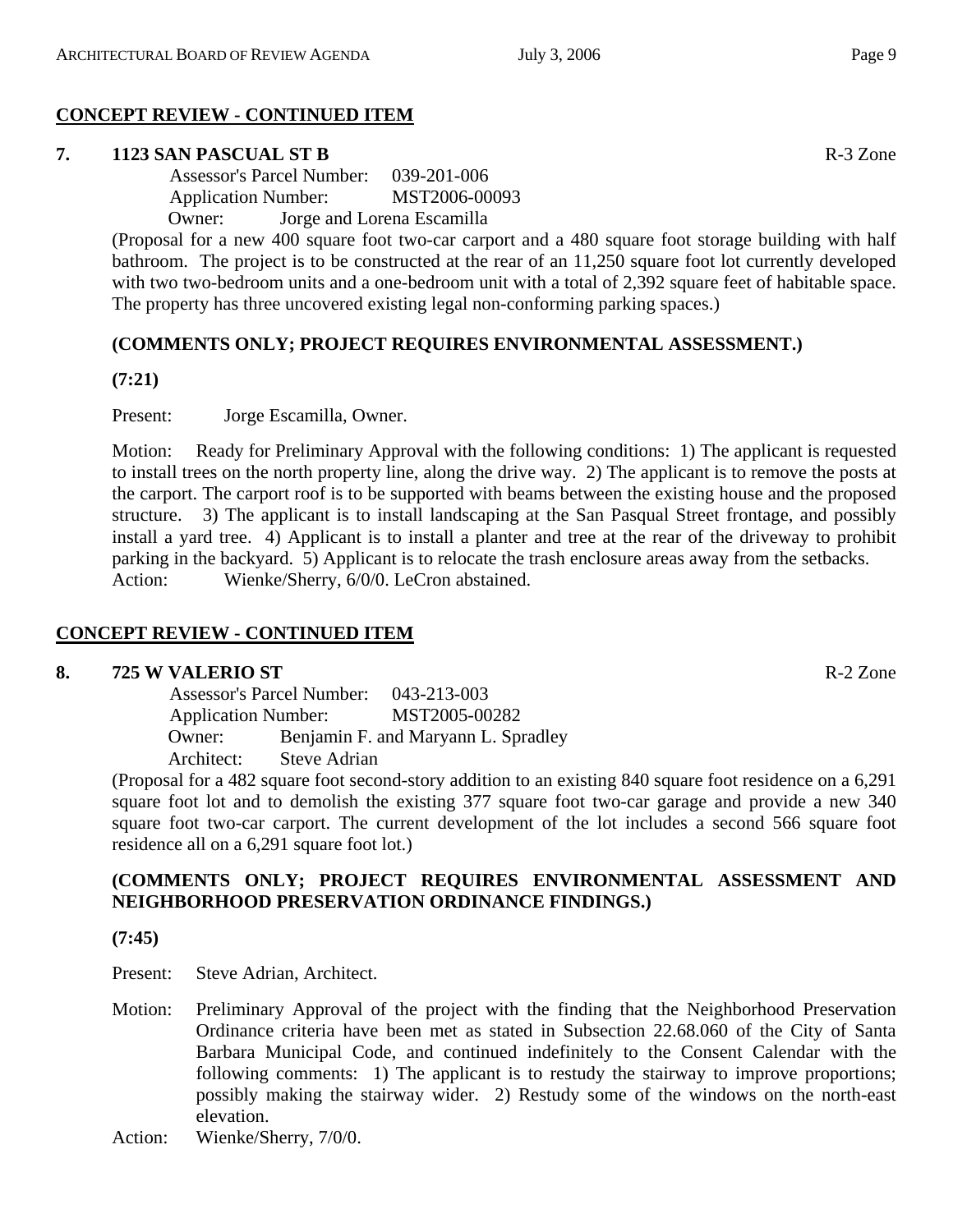## **CONSENT CALENDAR**

#### **REVIEW AFTER FINAL**

#### **A. 632 E HALEY ST** C-M Zone

Assessor's Parcel Number: 031-293-007 Application Number: MST2002-00851 Owner: Thomas & Mary Rademacher, Trustees Architect: On Design

(This is a revised project. Proposal to construct 960 square feet of new commercial building and four apartments. Three new apartments totaling 2,650 square feet are proposed to be located above the existing 5,425 square foot warehouse on parcel 031-293-007. The existing 1,074 square foot singlestory residence on parcel 031-292-009 is to be demolished, and a 960 square foot commercial building with a 938 square foot residence above are proposed to be constructed. The existing 1,240 square foot commercial building on parcel 031-293-008 is proposed to remain. Parking is provided by a two-car garage and seven uncovered parking spaces.)

## **(Review After Final for a new exterior ADA accessible ramp with railing and a raised stair landing at the west elevation.)**

Final Approval as submitted of the Review After Final.

## **CONTINUED ITEM**

#### **B. 3405 MADRONA DR** E-3/SD-1/SD-2 Zone

Assessor's Parcel Number: 053-322-006 Application Number: MST2005-00599 Owner: Kimberley Heaton & Brian Mccarthy Architect: Rex Ruskauff

(Proposal to construct a first and second story addition totaling 1,341 square feet to an existing 1,429 square foot one-story residence on a 7,000 square foot lot. A Modification is requested to allow the garage to encroach into the required front yard setback.)

## **(Modification approved October 5, 2005. Final Approval is requested.)**

Final Approval as noted on Sheets A-1.11; A-3.12; A-5.11; A-6.11; E-1.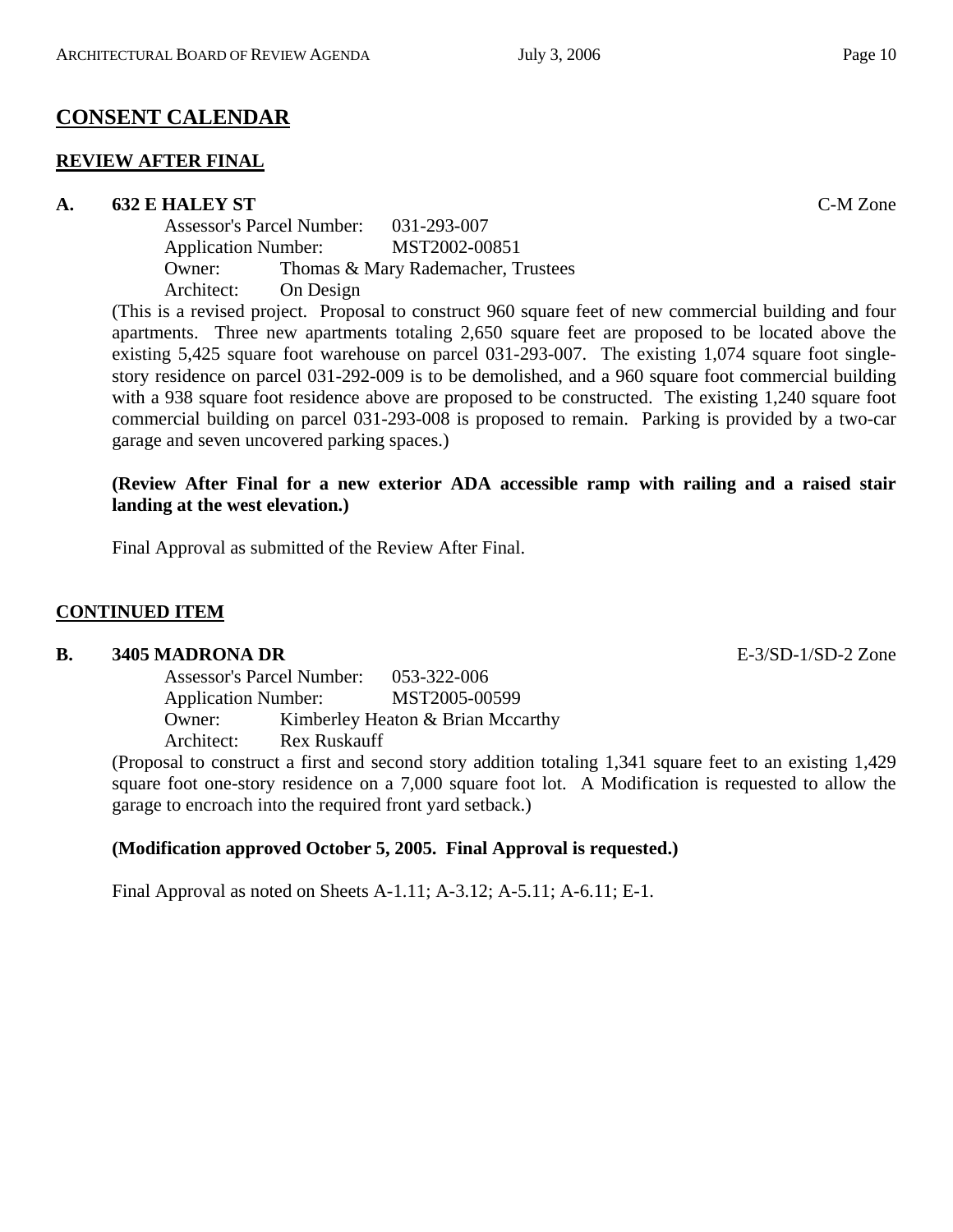## **REFERRED BY FULL BOARD**

## **C. 802 W PEDREGOSA ST** R-2 Zone

Assessor's Parcel Number: 043-121-014 Application Number: MST2005-00724 Owner: Lee-Wingate Trust 3/25/05 Architect: Hugh Twibell

(Proposal to construct a 1,100 square foot, two-story addition to an existing 1,211 square foot, one-story residence on a 5,400 square foot lot. The addition will consist of a 500 square foot accessory dwelling unit above a 600 square foot three-car garage.)

## **(Final Approval is requested.)**

Final Approval as noted on Sheet A-1.

## **FINAL REVIEW**

#### **D. 1435 CLIFF DR** E-3/SD-3 Zone

Assessor's Parcel Number: 045-032-019 Application Number: MST2006-00174 Owner: Free Methodist Church of Santa Barbara Architect: Gregory Jenkins

(Proposal for changes to the sanctuary building of a church complex including a new 245 square foot veranda on the second-story at the interior of the complex and a 720 square foot interior remodel for the Free Methodist Church on a 1.4 acre lot in the non-appealable area of the Coastal Zone.)

## **(Final Approval is requested.)**

Final Approval as submitted.

## **NEW ITEM**

## **E. 302 N MILPAS ST** C-2 Zone

Assessor's Parcel Number: 031-371-023 Application Number: MST2006-00403 Owner: D. Tarlow Family Trust, 2/8/01 Tenant: Western Credit Union

(Proposal to add two walk-up ATM machines on north side of building next to parking lot with associated security lighting.)

#### **(ACTION MAY BE TAKEN IF SUFFICIENT INFORMATION IS PROVIDED.)**

Final Approval as noted.